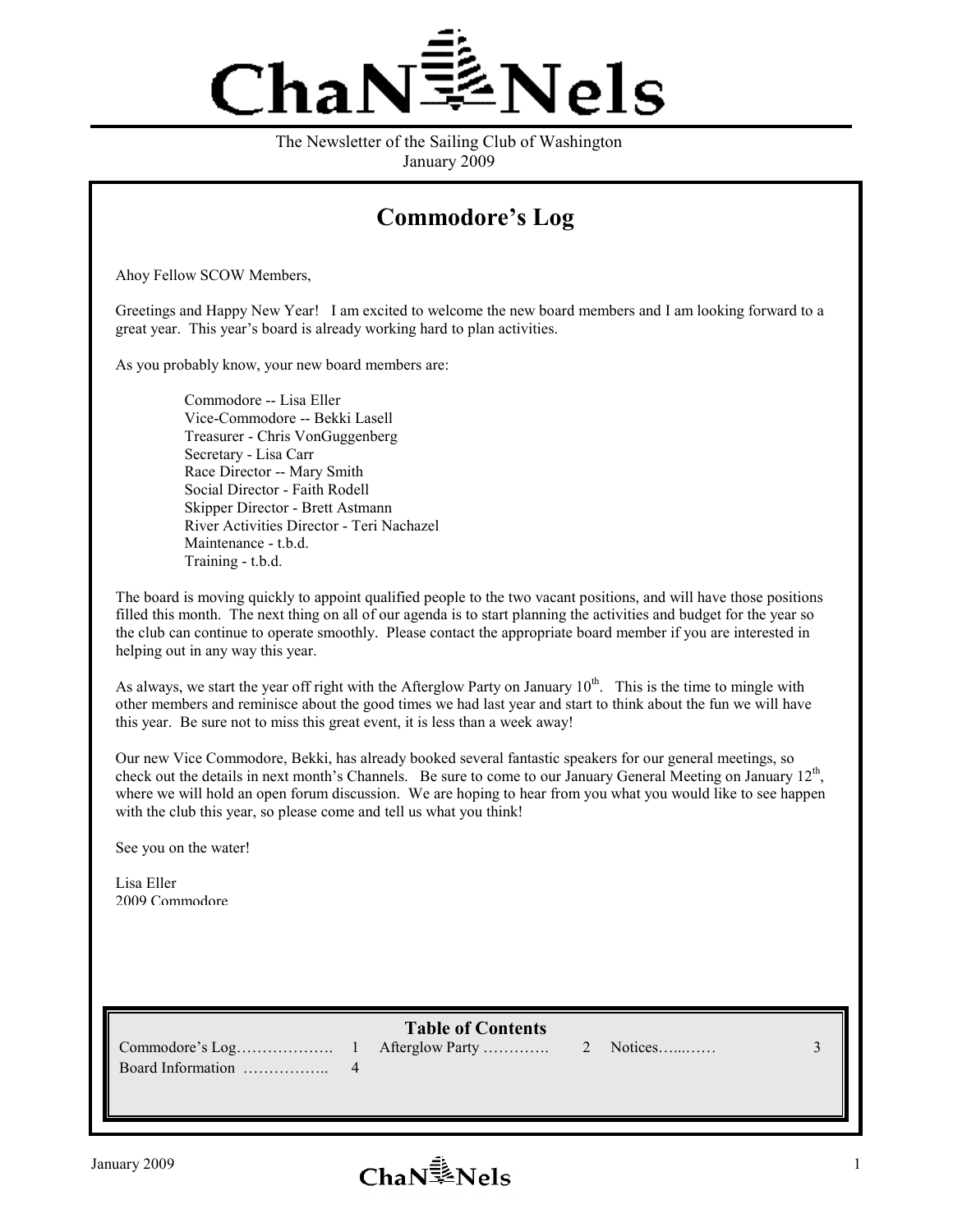## *Our annual SCOW AFTERGLOW PARTY will be held Saturday January 10th 7-11pm*

**Where:** The Colonies at McLean 7681 Provincial Drive - just inside the beltway, Rt 123 east to right on Old Meadow, left on Provincial Drive. The Colonies is on the left. It is a gated community; just tell guard you are going to the SCOW party at the clubhouse, which is on the left just after you enter.

**Event:** A Potluck Dinner - Ham and Roast Beef will be provided - you bring something else delicious to share - veggies, salads, desserts, casseroles, those jello salad thingies, snacks, appetizers, etc. I know here are good SCOW cooks out there!!

**Cost:** One incredibly delicious dish or Empty Handers will be charged \$10.

**Drinks**: Each person will be given 2 free drink tickets at the door for beer or wine; additional drink tickets with a donation. There will be a selection of sodas, beer and wine; but if you have a favorite, you can bring your own, if you prefer.

**Music:** We have some great musicians in SCOW -- Bring your instrument and let's have a great jam session like we have had in the past.

**Dancing:** Boom Box will be there -- bring some great dance CD's

**Pool Tables available and the giant screen TV for your latest Sailing Video!** 

**Come for an evening of great fun as only SCOW sailors know how to have.** 

**Volunteers:** Please call if you can help. Need: Cooks to pre cook the Beef and Hams, Set up helpers, Bartenders, Deck Swabbers, etc.

**Contact:** Faith Rodell, SCOW 2009 Social Director, 301-674-9324

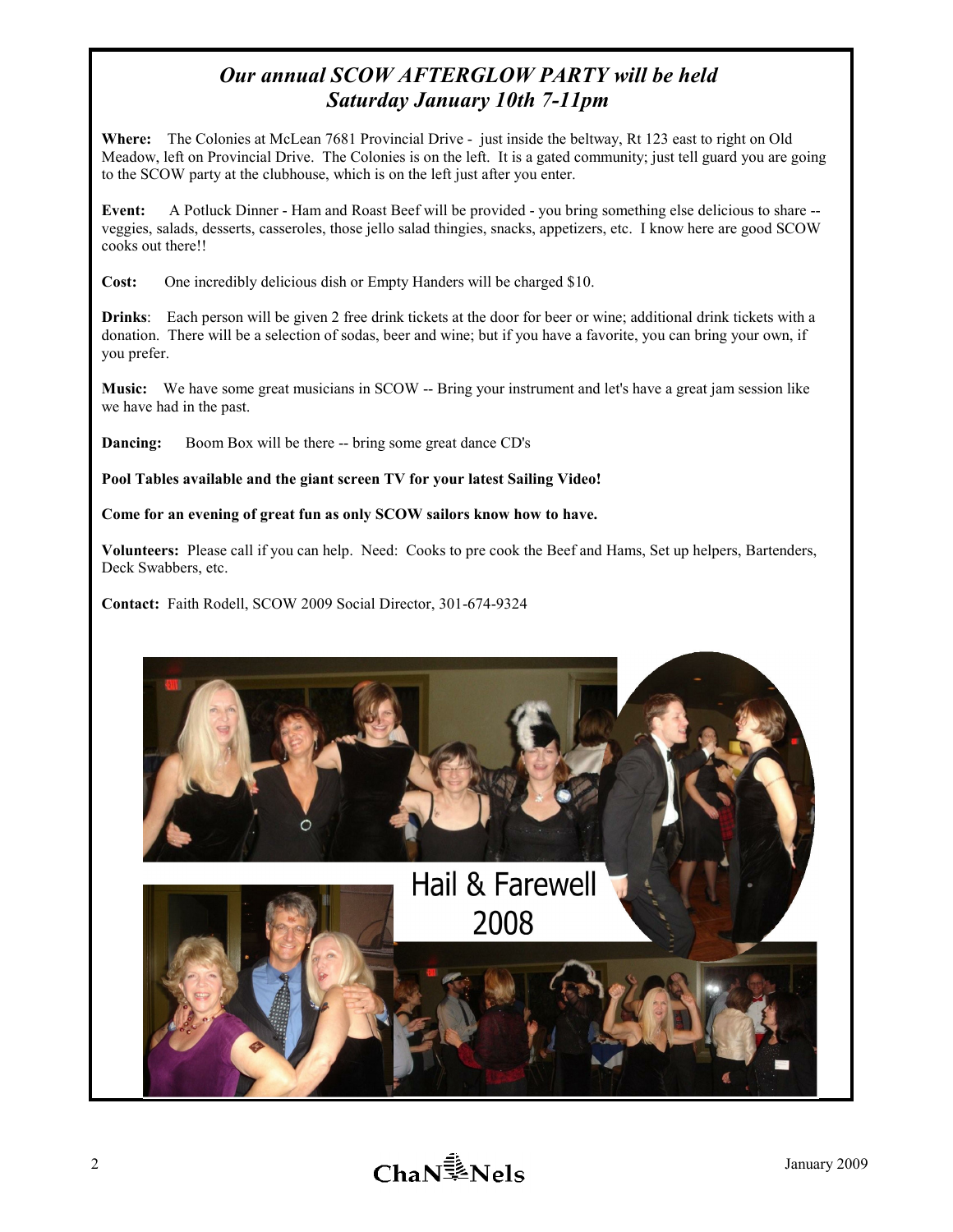

## **&ext Membership Meeting: Monday, January 12th, 2008**

Location: American Legion, 400 Cameron Street, in Old Town Alexandria Time: Socializing downstairs begins at 6:30 pm and the meeting begins upstairs at 7:30 pm.

| Thursday Night                     | Social Sail, Washington Sailing Marina (WSM), April - October, 6:00PM                                                       |
|------------------------------------|-----------------------------------------------------------------------------------------------------------------------------|
| Social No-Sail                     | Events and locations will vary, December - April, 6:00PM                                                                    |
| <b>Board Meetings</b>              | 4th Monday of every month, 7:00PM (Open to Membership)                                                                      |
| Channels Deadline<br>2009 Calendar | 15th of every month. Submit articles to: channels $06@scow.org$<br>http://www.scow.org/calendar.html (Will be posted soon!) |
| <b>SCOW Pictures</b>               | http://picasaweb.google.com/Sailing.Club.of.Washington                                                                      |
| <b>SCOW</b> Homepage               | http://www.scow.org/index.html                                                                                              |